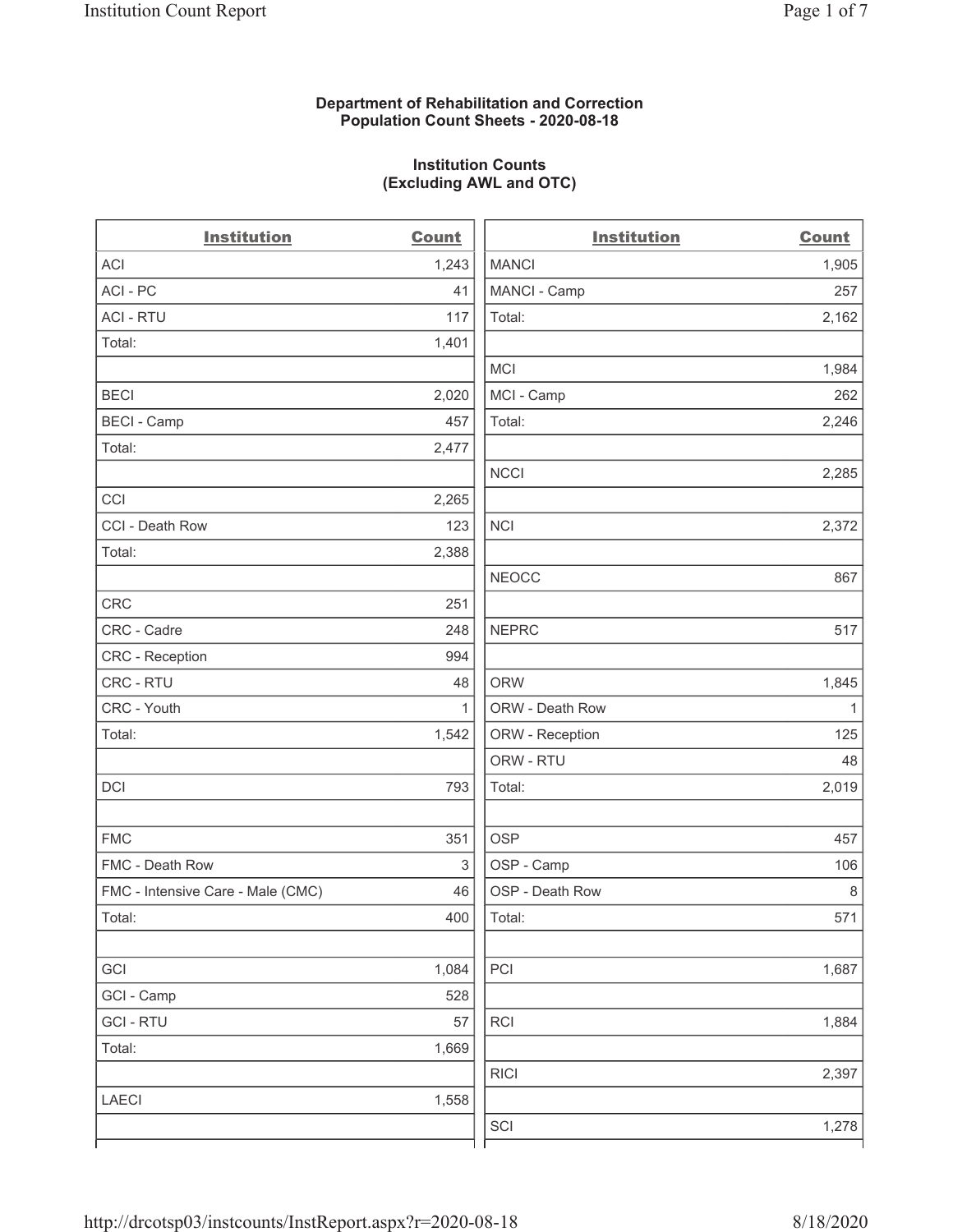|                          |       |             | <b>Total Population:</b> | 44,752 |
|--------------------------|-------|-------------|--------------------------|--------|
|                          |       |             |                          |        |
|                          |       | Total:      |                          | 1,232  |
|                          |       | WCI - RTU   |                          | 31     |
| Total:                   | 2,146 | <b>WCI</b>  |                          | 1,201  |
| MACI - Minimum           | 1,200 |             |                          |        |
| <b>MACI</b>              | 946   | Total:      |                          | 868    |
|                          |       | TOCI - PC   |                          | 145    |
| Total:                   | 1,435 | <b>TOCI</b> |                          | 723    |
| <b>LORCI - Reception</b> | 840   |             |                          |        |
| LORCI - Cadre            | 165   | Total:      |                          | 1,254  |
| <b>LORCI</b>             | 430   | TCI - Camp  |                          | 296    |
|                          |       | <b>TCI</b>  |                          | 958    |
| LOCI                     | 2,164 |             |                          |        |
|                          |       | Total:      |                          | 1,224  |
| Total:                   | 1,916 | SOCF - RTU  |                          | 2      |
| LECI - Camp              | 140   | <b>SOCF</b> |                          | 1,222  |
| LECI                     | 1,776 |             |                          |        |

\* The Total Population includes 30 Offenders with Reason Codes 30 & 31. \*\* The Total Population includes 34 Offenders with Reason Code 0A.

# Male Population by Security Level (Include AWL and Exclude OTC)

| <b>Security Level</b>  |                   | <b>Body</b> | <b>AWL</b>   | $(-OTC)$ | <b>Total</b> |
|------------------------|-------------------|-------------|--------------|----------|--------------|
| <b>Total Level E</b>   |                   | 952         | 6            | 6        | 952          |
| Total Level 4          |                   | 1,488       | 10           | 6        | 1,492        |
| Total Level 3          |                   | 9,666       | 82           | 71       | 9,677        |
| Total Level 2          |                   | 15,217      | 88           | 62       | 15,243       |
| Total Level 1          |                   | 13,884      | 95           | 51       | 13,928       |
| <b>Total Death Row</b> |                   | 138         | $\mathbf{0}$ | $\Omega$ | 138          |
|                        | <b>Total Male</b> | 41,345      | 281          | 196      | 41,430       |

#### Female Population by Institution (Include AWL and Exclude OTC)

| <b>Institution</b>     | <b>Body</b> | <b>AWL</b> | $(-OTC)$ | <b>Total</b> |
|------------------------|-------------|------------|----------|--------------|
| DCI                    | 792         |            |          | 792          |
| <b>FMC</b>             | 5           |            |          |              |
| <b>NEPRC</b>           | 517         |            |          | 517          |
| <b>ORW</b>             | 1,845       | 15         | 12       | 1,848        |
| <b>ORW</b> - Death Row |             |            |          |              |
|                        |             |            |          |              |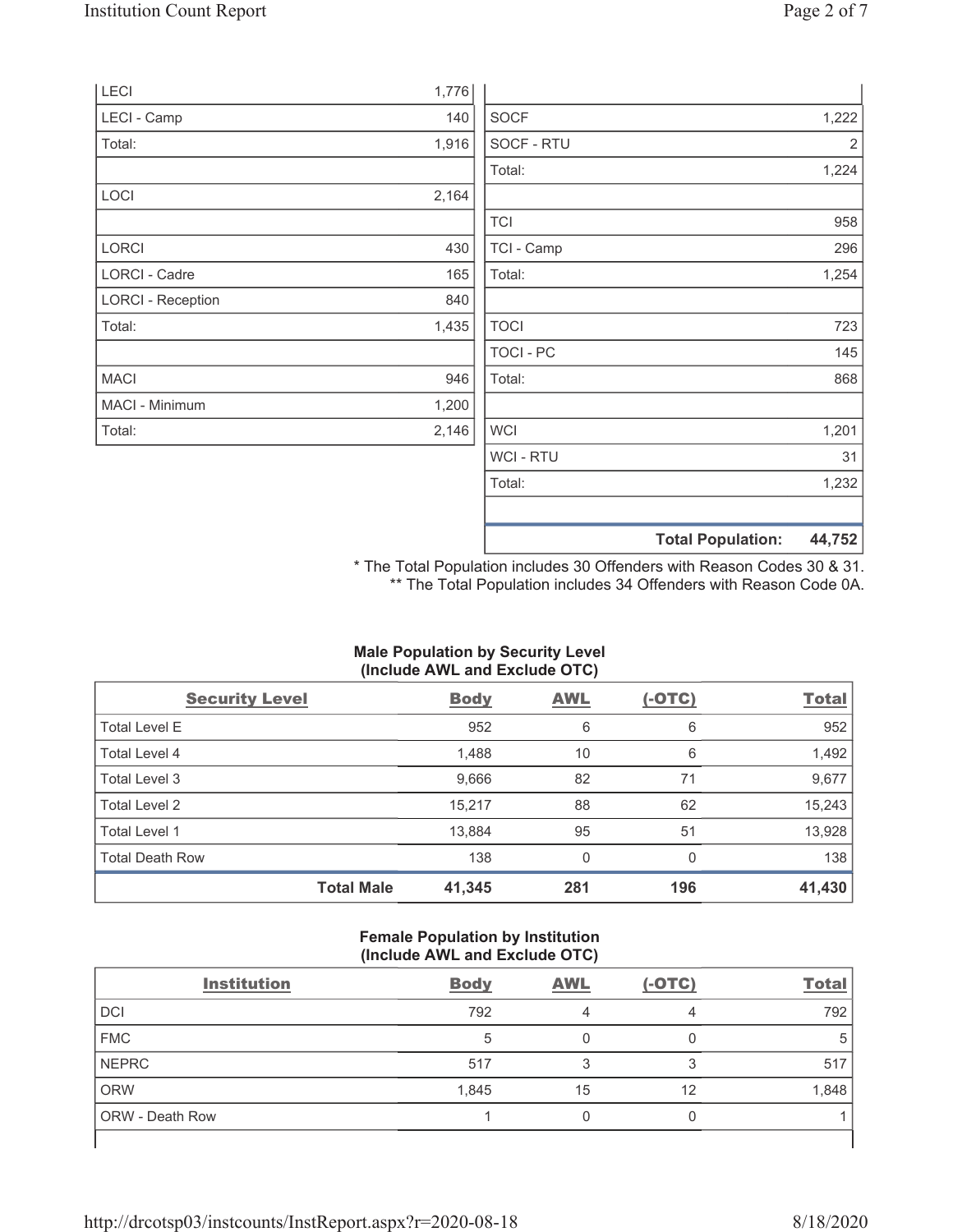| <b>ORW</b> - Reception |                          | 125    |     |     | 127    |
|------------------------|--------------------------|--------|-----|-----|--------|
| ORW - RTU              |                          | 48     |     |     | 48     |
|                        | <b>Total Female</b>      | 3,333  | 25  | 20  | 3,338  |
|                        |                          |        |     |     |        |
|                        | <b>Total Population:</b> | 44,678 | 306 | 216 | 44,768 |

#### Male Population by Institution: Security Level 5 and E (Include AWL and Exclude OTC)

| <b>Institution</b> |                      | <b>Body</b>    | <b>AWL</b>          | $(-OTC)$            | <b>Total</b>   |
|--------------------|----------------------|----------------|---------------------|---------------------|----------------|
| CRC                |                      | 1              | $\mathbf 0$         | $\boldsymbol{0}$    | 1              |
| CRC - RTU          |                      | $\overline{4}$ | $\mathbf 0$         | $\boldsymbol{0}$    | $\overline{4}$ |
| <b>FMC</b>         |                      | $\overline{2}$ | $\mathbf 0$         | $\boldsymbol{0}$    | $\sqrt{2}$     |
| <b>LAECI</b>       |                      |                | $\mathsf{O}\xspace$ | 0                   | 1              |
| <b>LECI</b>        |                      | 21             | $\mathbf 0$         | $\boldsymbol{0}$    | 21             |
| <b>MACI</b>        |                      | 10             | 1                   | 1                   | 10             |
| <b>MANCI</b>       |                      | 11             | $\mathbf 0$         | $\boldsymbol{0}$    | 11             |
| <b>NEOCC</b>       |                      | 16             | $\mathbf 0$         | $\boldsymbol{0}$    | 16             |
| <b>OSP</b>         |                      | 240            | $\sqrt{3}$          | $\sqrt{3}$          | 240            |
| RCI                |                      | 1              | $\mathbf 0$         | $\boldsymbol{0}$    | 1              |
| SOCF               |                      | 510            | $\overline{2}$      | $\overline{2}$      | 510            |
| <b>TCI</b>         |                      | 2              | $\mathbf 0$         | $\mathsf{O}\xspace$ | $\sqrt{2}$     |
| <b>TOCI</b>        |                      | 122            | $\mathbf 0$         | $\boldsymbol{0}$    | 122            |
| TOCI - PC          |                      | $\overline{2}$ | $\mathbf 0$         | $\overline{0}$      | $\overline{2}$ |
| <b>WCI</b>         |                      | 5              | $\mathsf{O}\xspace$ | $\mathbf 0$         | 5              |
| WCI - RTU          |                      | $\overline{4}$ | $\mathbf 0$         | $\boldsymbol{0}$    | $\overline{4}$ |
|                    | <b>Total Level 5</b> | 952            | $6\phantom{1}6$     | $6\phantom{1}6$     | 952            |

## Male Population by Institution: Security Level 4 (Include AWL and Exclude OTC)

| <b>Institution</b>                | <b>Body</b> | <b>AWL</b> | $(-OTC)$ | <b>Total</b> |
|-----------------------------------|-------------|------------|----------|--------------|
| <b>ACI</b>                        | 5           |            |          | 5            |
| CRC                               | 6           |            |          | 6            |
| <b>CRC - RTU</b>                  | 10          |            |          | 10           |
| <b>FMC</b>                        |             | 2          |          |              |
| FMC - Intensive Care - Male (CMC) |             |            | U        |              |
| <b>LOCI</b>                       |             |            |          |              |
| <b>LORCI</b>                      | 3           |            | O        | 3            |
| <b>LORCI - Cadre</b>              | 2           |            |          |              |
| <b>MACI</b>                       | 15          |            |          | 16           |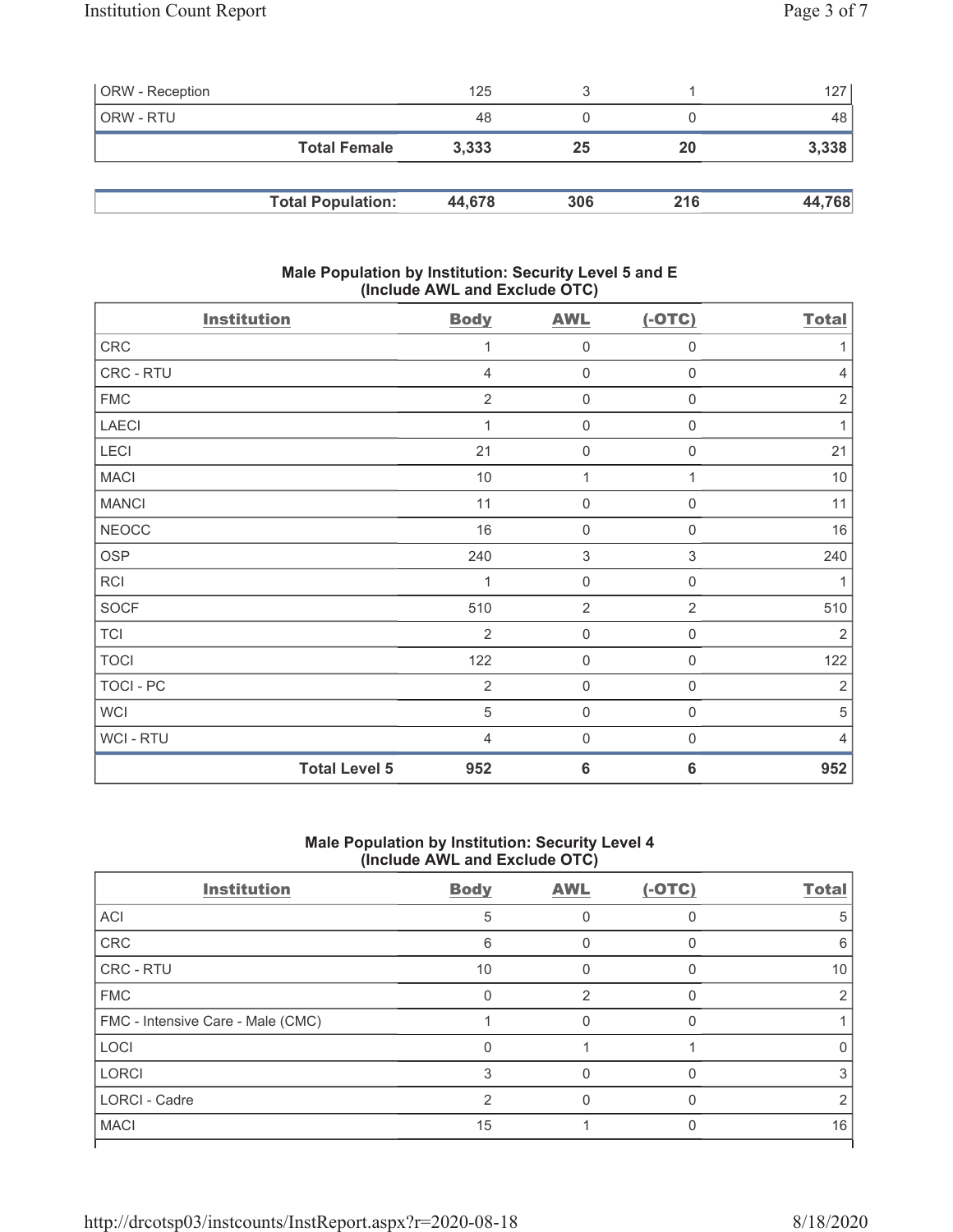| <b>OSP</b>  |                      | 185   |    |   | 185   |
|-------------|----------------------|-------|----|---|-------|
| <b>SOCF</b> |                      | 668   | 6  | 5 | 669   |
| SOCF - RTU  |                      |       |    |   |       |
| <b>TOCI</b> |                      | 573   |    |   | 573   |
| TOCI - PC   |                      | 11    |    |   | 11    |
| <b>WCI</b>  |                      |       |    |   |       |
| WCI - RTU   |                      | 6     |    |   | 6     |
|             | <b>Total Level 4</b> | 1,488 | 10 |   | 1,492 |

## Male Population by Institution: Security Level 3 (Include AWL and Exclude OTC)

| ,<br><b>Institution</b>           | <b>Body</b>    | ,<br><b>AWL</b> | $(-OTC)$                  | <b>Total</b>   |
|-----------------------------------|----------------|-----------------|---------------------------|----------------|
| <b>ACI</b>                        | 19             | $\mathbf 0$     | $\mathsf 0$               | 19             |
| ACI-PC                            | $\overline{7}$ | $\mathbf 0$     | $\mathsf{O}\xspace$       | $\overline{7}$ |
| <b>BECI</b>                       | 13             | $\mathbf 0$     | $\mathsf{O}\xspace$       | 13             |
| CCI                               | 26             | $\mathbf 0$     | $\mathsf{O}\xspace$       | 26             |
| CRC                               | 122            | $\overline{7}$  | $\overline{7}$            | 122            |
| CRC - Cadre                       | 15             | $\mathbf 0$     | $\mathsf 0$               | 15             |
| CRC - Reception                   | 678            | $\,8\,$         | $\overline{7}$            | 679            |
| CRC - RTU                         | 34             | $\mathbf 0$     | $\mathsf{O}\xspace$       | 34             |
| CRC - Youth                       | $\mathbf{1}$   | $\mathbf 0$     | $\mathsf{O}\xspace$       | $\mathbf{1}$   |
| <b>FMC</b>                        | 11             | $\mathbf 0$     | $\mathsf{O}\xspace$       | 11             |
| FMC - Intensive Care - Male (CMC) | $\mathbf{1}$   | $\mathbf 0$     | $\mathsf{O}\xspace$       | $\mathbf{1}$   |
| GCI                               | 8              | $\mathbf 0$     | $\mathsf{O}\xspace$       | $\,8\,$        |
| LAECI                             | 24             | $\mathbf{1}$    | $\mathbf{1}$              | 24             |
| LECI                              | 1,343          | $\sqrt{4}$      | $\ensuremath{\mathsf{3}}$ | 1,344          |
| LOCI                              | 17             | $\mathbf 0$     | $\mathsf{O}\xspace$       | 17             |
| LORCI                             | 180            | 24              | 24                        | 180            |
| LORCI - Cadre                     | 17             | $\mathbf 0$     | $\mathsf{O}\xspace$       | 17             |
| <b>LORCI - Reception</b>          | 68             | $\mathbf 1$     | $\mathsf{O}\xspace$       | 69             |
| <b>MACI</b>                       | 842            | $\mathbf{1}$    | $\mathbf 1$               | 842            |
| <b>MANCI</b>                      | 1,688          | 14              | 12                        | 1,690          |
| MCI                               | 16             | $\mathbf 0$     | $\mathsf{O}\xspace$       | 16             |
| <b>NCCI</b>                       | 28             | $\mathbf 0$     | $\mathsf{O}\xspace$       | 28             |
| NCI                               | 18             | 1               | $\mathbf{1}$              | 18             |
| <b>NEOCC</b>                      | 755            | $\sqrt{2}$      | $\sqrt{2}$                | 755            |
| OSP                               | $\mathbf{1}$   | $\mathbf 0$     | $\mathsf{O}\xspace$       | 1              |
| PCI                               | 45             | $\overline{2}$  | $\mathsf 0$               | 47             |
| RCI                               | 1,523          | $\,6\,$         | $\sqrt{5}$                | 1,524          |
| <b>RICI</b>                       | 41             | $\mathbf 0$     | $\mathsf{O}\xspace$       | 41             |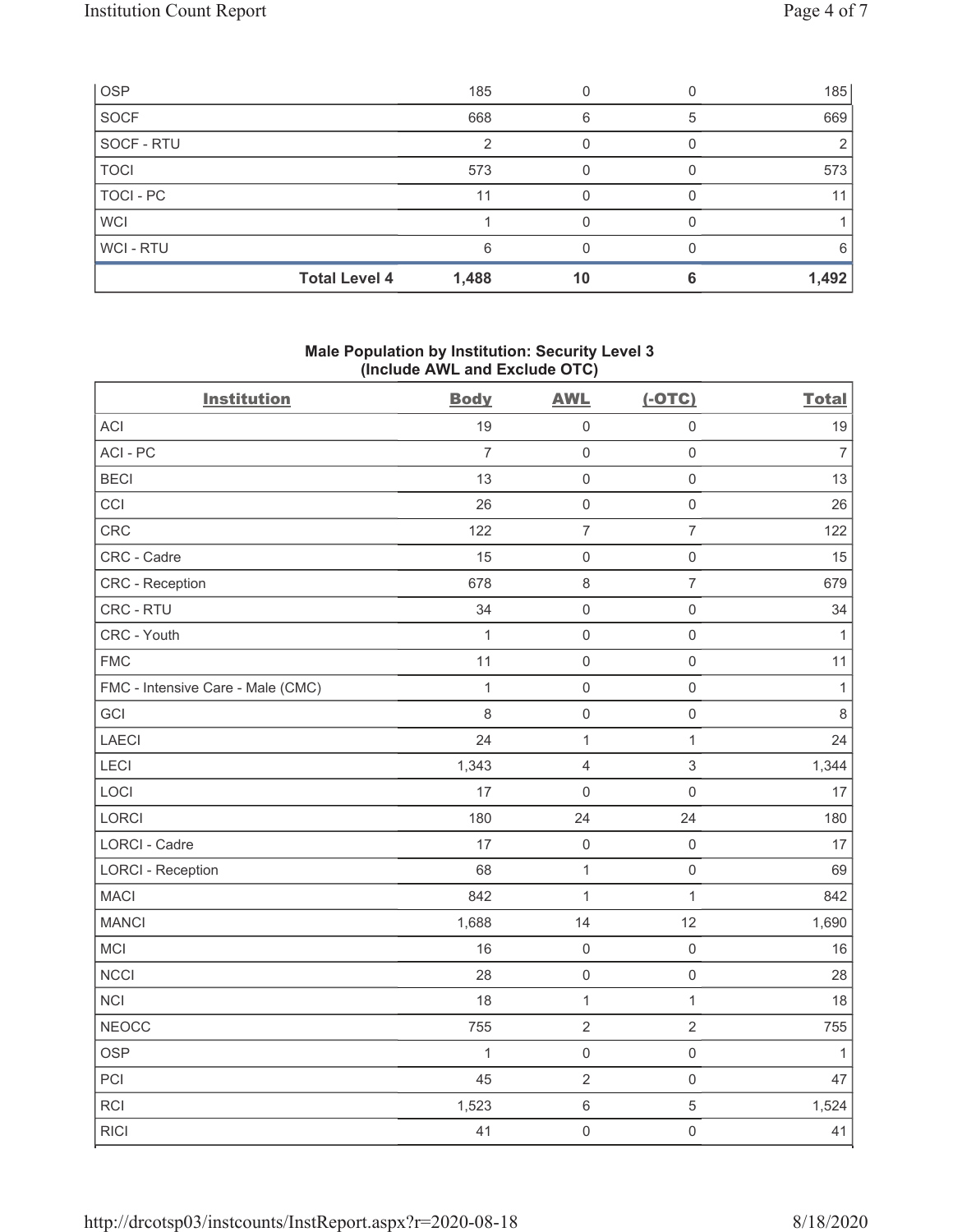| SCI         |                      | 27    |    |    | 27    |
|-------------|----------------------|-------|----|----|-------|
| SOCF        |                      | 40    |    |    | 40    |
| <b>TCI</b>  |                      | 856   | 4  | 2  | 858   |
| TCI - Camp  |                      |       |    |    |       |
| <b>TOCI</b> |                      | 20    | 0  |    | 20    |
| TOCI - PC   |                      | 78    | O  |    | 78    |
| <b>WCI</b>  |                      | 1,086 |    | 6  | 1,087 |
| WCI-RTU     |                      | 17    | U  |    | 17    |
|             | <b>Total Level 3</b> | 9,666 | 82 | 71 | 9,677 |

### Male Population by Institution: Security Level 2 (Include AWL and Exclude OTC)

| <b>Institution</b>                | <b>Body</b>    | <b>AWL</b>                | $(-OTC)$            | <b>Total</b>   |
|-----------------------------------|----------------|---------------------------|---------------------|----------------|
| <b>ACI</b>                        | 674            | $\sqrt{3}$                | $\mathbf{1}$        | 676            |
| ACI-PC                            | 23             | $\mathsf 0$               | $\mathbf 0$         | 23             |
| <b>ACI - RTU</b>                  | 93             | $\mathsf 0$               | $\mathsf{O}\xspace$ | 93             |
| <b>BECI</b>                       | 1,320          | $\boldsymbol{9}$          | $\overline{7}$      | 1,322          |
| CCI                               | 1,705          | 11                        | 5                   | 1,711          |
| CRC                               | 36             | $\mathsf 0$               | $\mathsf{O}\xspace$ | 36             |
| CRC - Cadre                       | 232            | $\mathsf 0$               | $\,0\,$             | 232            |
| CRC - Reception                   | 147            | $\mathbf{1}$              | $\mathbf{1}$        | 147            |
| DCI                               | $\mathbf{1}$   | $\mathsf{O}\xspace$       | $\mathsf{O}\xspace$ | $\mathbf{1}$   |
| <b>FMC</b>                        | 17             | $\sqrt{2}$                | $\,0\,$             | 19             |
| FMC - Intensive Care - Male (CMC) | 13             | $\mathsf 0$               | $\mathbf 0$         | 13             |
| GCI                               | 431            | $\mathbf{1}$              | $\mathbf{1}$        | 431            |
| GCI - Camp                        | $\overline{2}$ | $\mathsf{O}\xspace$       | $\mathsf{O}\xspace$ | $\overline{2}$ |
| <b>GCI-RTU</b>                    | 46             | $\mathbf 0$               | $\mathbf 0$         | 46             |
| LAECI                             | 953            | 11                        | 8                   | 956            |
| LECI                              | 407            | $\sqrt{3}$                | $\mathfrak{S}$      | 407            |
| LOCI                              | 1,216          | $\,6\,$                   | $\,6$               | 1,216          |
| LORCI                             | 156            | $\,6\,$                   | 6                   | 156            |
| LORCI - Cadre                     | 136            | $\mathsf 0$               | $\mathsf{O}\xspace$ | 136            |
| <b>LORCI - Reception</b>          | 327            | $\mathsf{O}\xspace$       | $\mathsf{O}\xspace$ | 327            |
| <b>MACI</b>                       | 79             | $\sqrt{2}$                | $\overline{2}$      | 79             |
| <b>MANCI</b>                      | 185            | $\mathsf{O}\xspace$       | $\mathsf{O}\xspace$ | 185            |
| MCI                               | 1,388          | $\ensuremath{\mathsf{3}}$ | $\mathbf{1}$        | 1,390          |
| MCI - Camp                        | $\mathbf{1}$   | $\mathsf{O}\xspace$       | $\mathsf{O}\xspace$ | $\mathbf{1}$   |
| <b>NCCI</b>                       | 951            | $\overline{7}$            | $6\,$               | 952            |
| <b>NCI</b>                        | 1,263          | $\sqrt{5}$                | $\mathbf 5$         | 1,263          |
| <b>NEOCC</b>                      | 96             | $\overline{2}$            | $\mathbf{1}$        | 97             |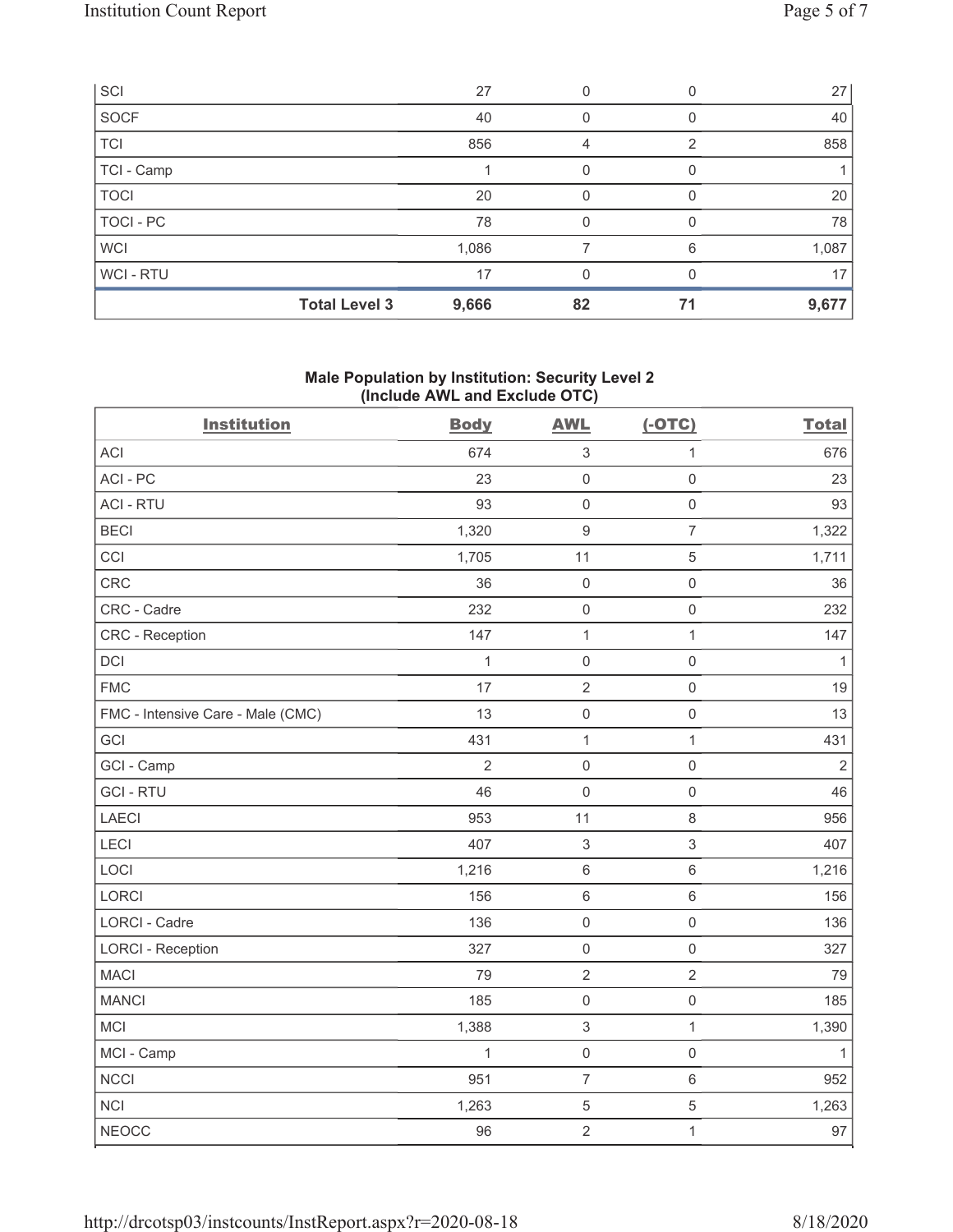|             | <b>Total Level 2</b> | 15,217 | 88             | 62 | 15,243 |
|-------------|----------------------|--------|----------------|----|--------|
| <b>WCI</b>  |                      | 108    | 0              | 0  | 108    |
| TOCI - PC   |                      | 52     | $\Omega$       |    | 52     |
| <b>TOCI</b> |                      | 8      | 0              |    | 8      |
| <b>TCI</b>  |                      | 65     | 0              | 0  | 65     |
| SOCF        |                      | 3      | 0              | 0  | 3      |
| SCI         |                      | 838    | $\overline{2}$ | 2  | 838    |
| RICI        |                      | 1,157  | 6              | 5  | 1,158  |
| <b>RCI</b>  |                      | 360    |                |    | 360    |
| PCI         |                      | 728    |                |    | 734    |

### Male Population by Institution: Security Level 1 (Include AWL and Exclude OTC)

| <b>Institution</b>                | <b>Body</b>    | <b>AWL</b>          | $(-OTC)$            | <b>Total</b>   |
|-----------------------------------|----------------|---------------------|---------------------|----------------|
| <b>ACI</b>                        | 545            | $\mathbf 0$         | $\mathsf 0$         | 545            |
| ACI-PC                            | 11             | $\mathbf 0$         | $\mathsf{O}\xspace$ | 11             |
| <b>ACI - RTU</b>                  | 24             | $\mathsf{O}\xspace$ | $\mathsf{O}\xspace$ | 24             |
| <b>BECI</b>                       | 686            | $\sqrt{5}$          | $\overline{4}$      | 687            |
| <b>BECI - Camp</b>                | 456            | $\mathbf 0$         | $\mathsf{O}\xspace$ | 456            |
| CCI                               | 533            | 13                  | $\mathbf{1}$        | 545            |
| CRC                               | 26             | $\mathsf{O}\xspace$ | $\mathsf 0$         | 26             |
| CRC - Cadre                       | 1              | $\mathsf{O}\xspace$ | $\mathsf 0$         | $\mathbf{1}$   |
| <b>CRC - Reception</b>            | 164            | 5                   | 5                   | 164            |
| <b>FMC</b>                        | 316            | $\overline{4}$      | $\mathbf{1}$        | 319            |
| FMC - Intensive Care - Male (CMC) | 31             | $\mathsf{O}\xspace$ | $\mathsf{O}\xspace$ | 31             |
| GCI                               | 645            | $\sqrt{5}$          | $\mathbf{1}$        | 649            |
| GCI - Camp                        | 526            | $\mathsf{O}\xspace$ | $\mathsf{O}\xspace$ | 526            |
| <b>GCI-RTU</b>                    | 11             | $\mathsf{O}\xspace$ | $\mathsf{O}\xspace$ | 11             |
| <b>LAECI</b>                      | 580            | $\sqrt{4}$          | $\overline{4}$      | 580            |
| LECI                              | $\overline{4}$ | $\mathsf 0$         | $\mathsf 0$         | $\overline{4}$ |
| LECI - Camp                       | 140            | $\mathsf{O}\xspace$ | $\mathbf 0$         | 140            |
| LOCI                              | 931            | $\,6\,$             | $\overline{2}$      | 935            |
| LORCI                             | 91             | $\boldsymbol{9}$    | $\boldsymbol{9}$    | 91             |
| <b>LORCI - Cadre</b>              | 10             | $\mathsf{O}\xspace$ | $\mathsf{O}\xspace$ | 10             |
| <b>LORCI - Reception</b>          | 444            | $\mathbf{1}$        | $\mathsf{O}\xspace$ | 445            |
| MACI - Minimum                    | 1,200          | $\overline{7}$      | $\overline{7}$      | 1,200          |
| <b>MANCI</b>                      | 21             | $\mathsf{O}\xspace$ | $\mathsf{O}\xspace$ | 21             |
| MANCI - Camp                      | 257            | $\mathsf{O}\xspace$ | $\mathsf{O}\xspace$ | 257            |
| <b>MCI</b>                        | 580            | $\,6\,$             | $\overline{4}$      | 582            |
| MCI - Camp                        | 261            | $\mathbf 0$         | $\mathsf 0$         | 261            |